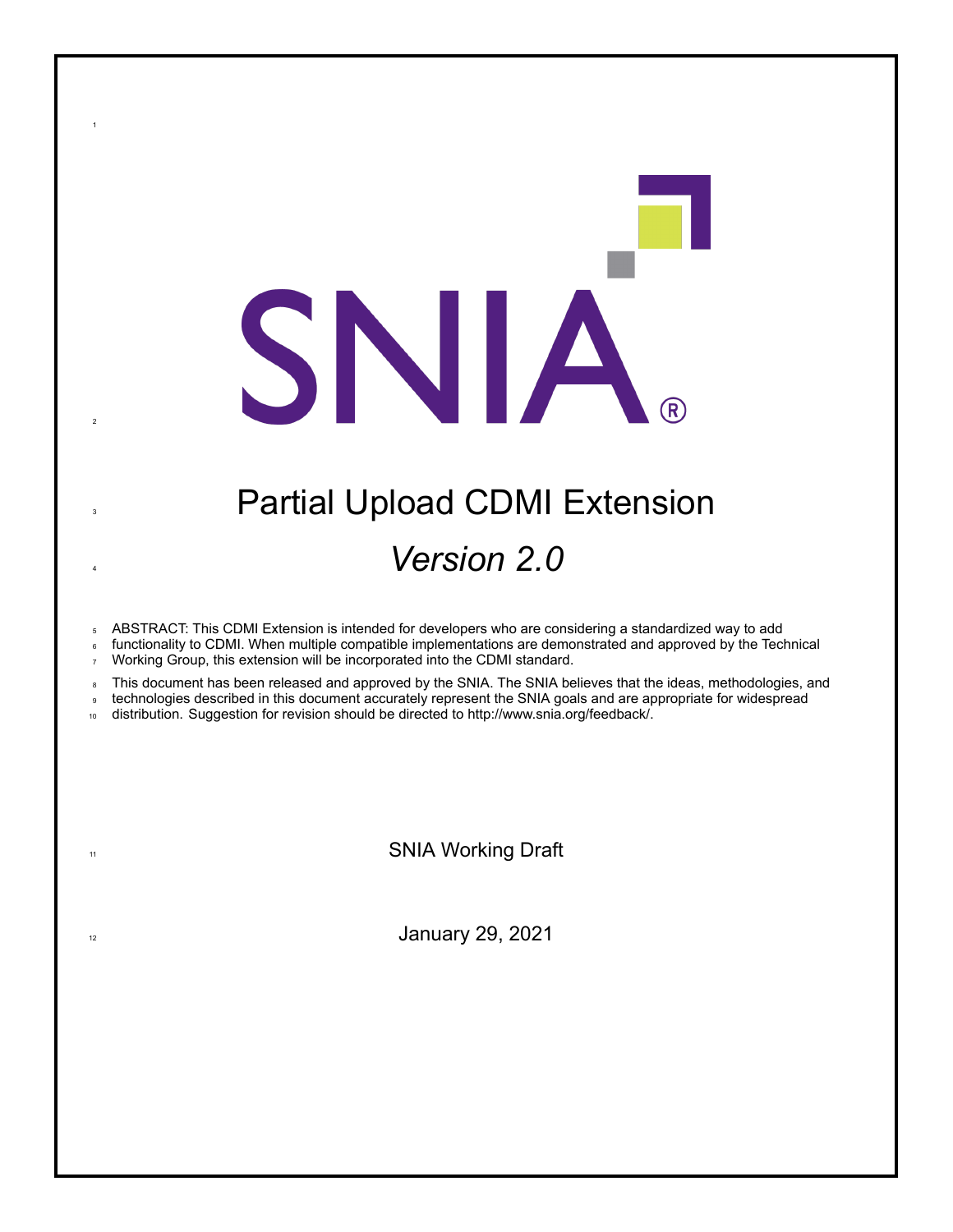#### <sup>13</sup> USAGE

<sup>14</sup> Copyright © 2021 SNIA. All rights reserved. All other trademarks or registered trademarks are the property of their 15 respective owners.

<sup>16</sup> The SNIA hereby grants permission for individuals to use this document for personal use only, and for corporations and

<sup>17</sup> other business entities to use this document for internal use only (including internal copying, distribution, and display) provided that:

<sup>19</sup> 1. Any text, diagram, chart, table or definition reproduced shall be reproduced in its entirety with no alteration, and,

<sup>20</sup> 2. Any document, printed or electronic, in which material from this document (or any portion hereof) is reproduced shall <sub>21</sub> acknowledge the SNIA copyright on that material, and shall credit the SNIA for granting permission for its reuse.

- <sub>22</sub> Other than as explicitly provided above, you may not make any commercial use of this document, sell any excerpt or <sup>23</sup> this entire document, or distribute this document to third parties. All rights not explicitly granted are expressly reserved
- <sup>24</sup> to SNIA.
- <sup>25</sup> Permission to use this document for purposes other than those enumerated above may be requested by emailing <sup>26</sup> tcmd@snia.org. Please include the identity of the requesting individual or company and a brief description of the pur-
- <sup>27</sup> pose, nature, and scope of the requested use.
- 28 All code fragments, scripts, data tables, and sample code in this SNIA document are made available under the following <sup>29</sup> license:
- 30 BSD 3-Clause Software License
- 31 Copyright (c) 2021, The Storage Networking Industry Association.
- <sup>32</sup> Redistribution and use in source and binary forms, with or without modification, are permitted provided that the following 33 conditions are met:
- <sup>34</sup> \* Redistributions of source code must retain the above copyright notice, this list of conditions and the following disclaimer.
- <sup>35</sup> \* Redistributions in binary form must reproduce the above copyright notice, this list of conditions and the following <sup>36</sup> disclaimer in the documentation and/or other materials provided with the distribution.

<sup>37</sup> \* Neither the name of The Storage Networking Industry Association (SNIA) nor the names of its contributors may be <sup>38</sup> used to endorse or promote products derived from this software without specific prior written permission.

<sup>39</sup> THIS SOFTWARE IS PROVIDED BY THE COPYRIGHT HOLDERS AND CONTRIBUTORS "AS IS" AND ANY EX-<sup>40</sup> PRESS OR IMPLIED WARRANTIES, INCLUDING, BUT NOT LIMITED TO, THE IMPLIED WARRANTIES OF MER-

<sup>41</sup> CHANTABILITY AND FITNESS FOR A PARTICULAR PURPOSE ARE DISCLAIMED. IN NO EVENT SHALL THE

- <sup>42</sup> COPYRIGHT OWNER OR CONTRIBUTORS BE LIABLE FOR ANY DIRECT, INDIRECT, INCIDENTAL, SPECIAL,
- <sup>43</sup> EXEMPLARY, OR CONSEQUENTIAL DAMAGES (INCLUDING, BUT NOT LIMITED TO, PROCUREMENT OF SUB-
- <sup>44</sup> STITUTE GOODS OR SERVICES; LOSS OF USE, DATA, OR PROFITS; OR BUSINESS INTERRUPTION) HOWEVER
- <sup>45</sup> CAUSED AND ON ANY THEORY OF LIABILITY, WHETHER IN CONTRACT, STRICT LIABILITY, OR TORT (INCLUD-<sup>46</sup> ING NEGLIGENCE OR OTHERWISE) ARISING IN ANY WAY OUT OF THE USE OF THIS SOFTWARE, EVEN IF
- ADVISED OF THE POSSIBILITY OF SUCH DAMAGE.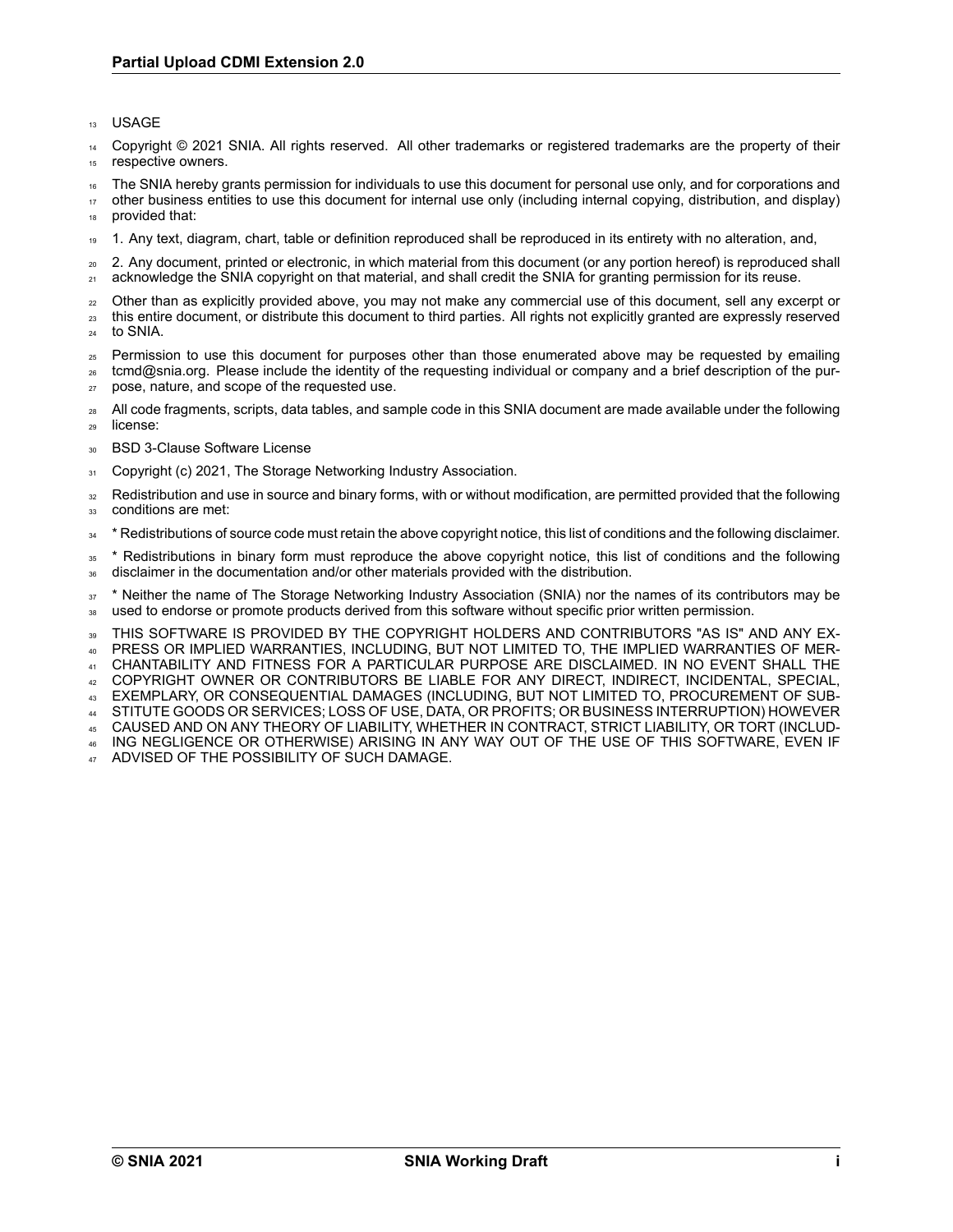#### <sup>48</sup> DISCLAIMER

- 49 The information contained in this publication is subject to change without notice. The SNIA makes no warranty of any
- <sup>50</sup> kind with regard to this specification, including, but not limited to, the implied warranties of merchantability and fitness for
- 51 a particular purpose. The SNIA shall not be liable for errors contained herein or for incidental or consequential damages
- 52 in connection with the furnishing, performance, or use of this specification.
- 53 Suggestions for revisions should be directed to https://www.snia.org/feedback/.

54 Copyright © 2021 SNIA. All rights reserved. All other trademarks or registered trademarks are the property of their

<sup>55</sup> respective owners.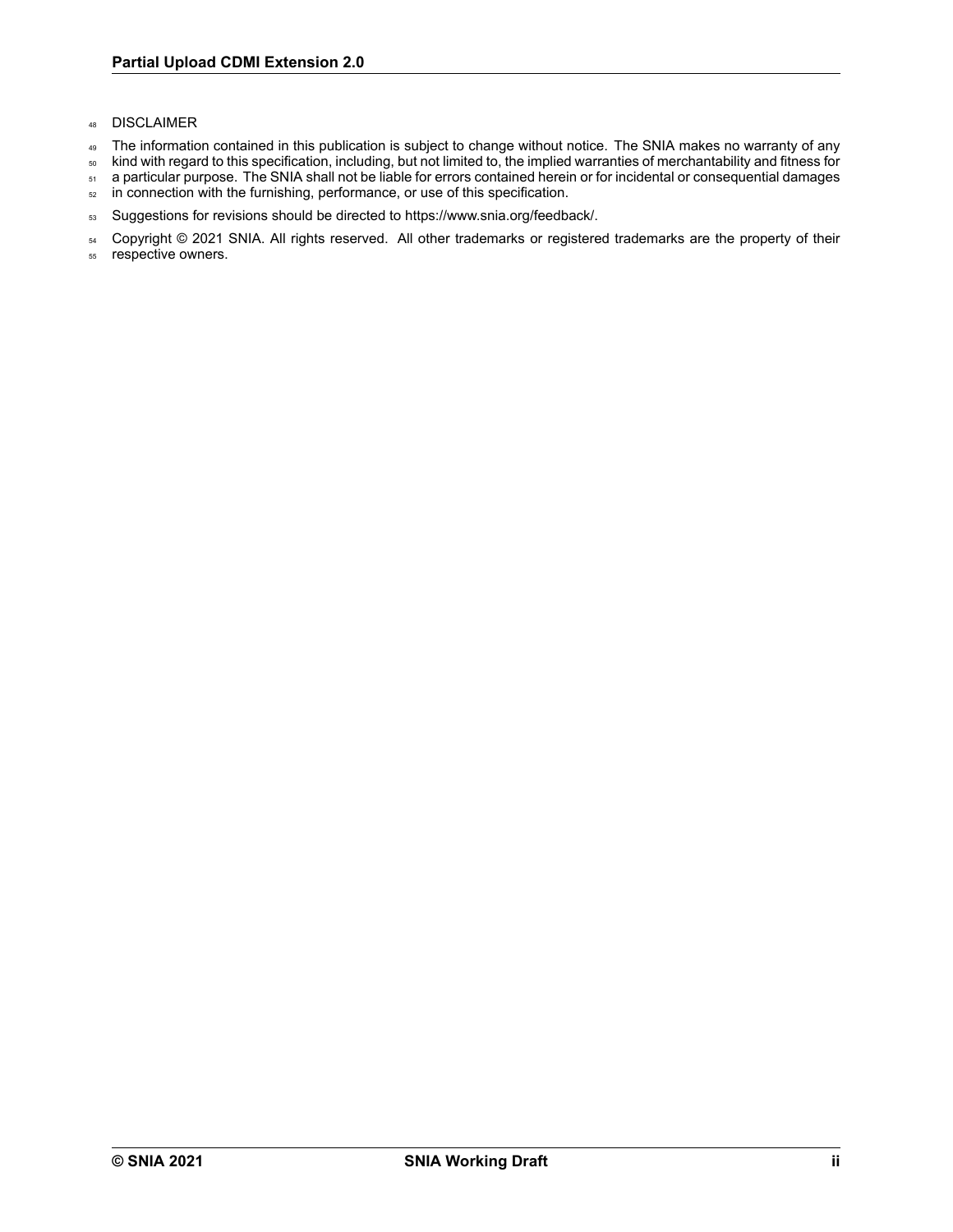## **Contents**

|  | 57 Clause 1: Partial Upload CDMI Extension |  |
|--|--------------------------------------------|--|
|  |                                            |  |
|  |                                            |  |
|  |                                            |  |
|  |                                            |  |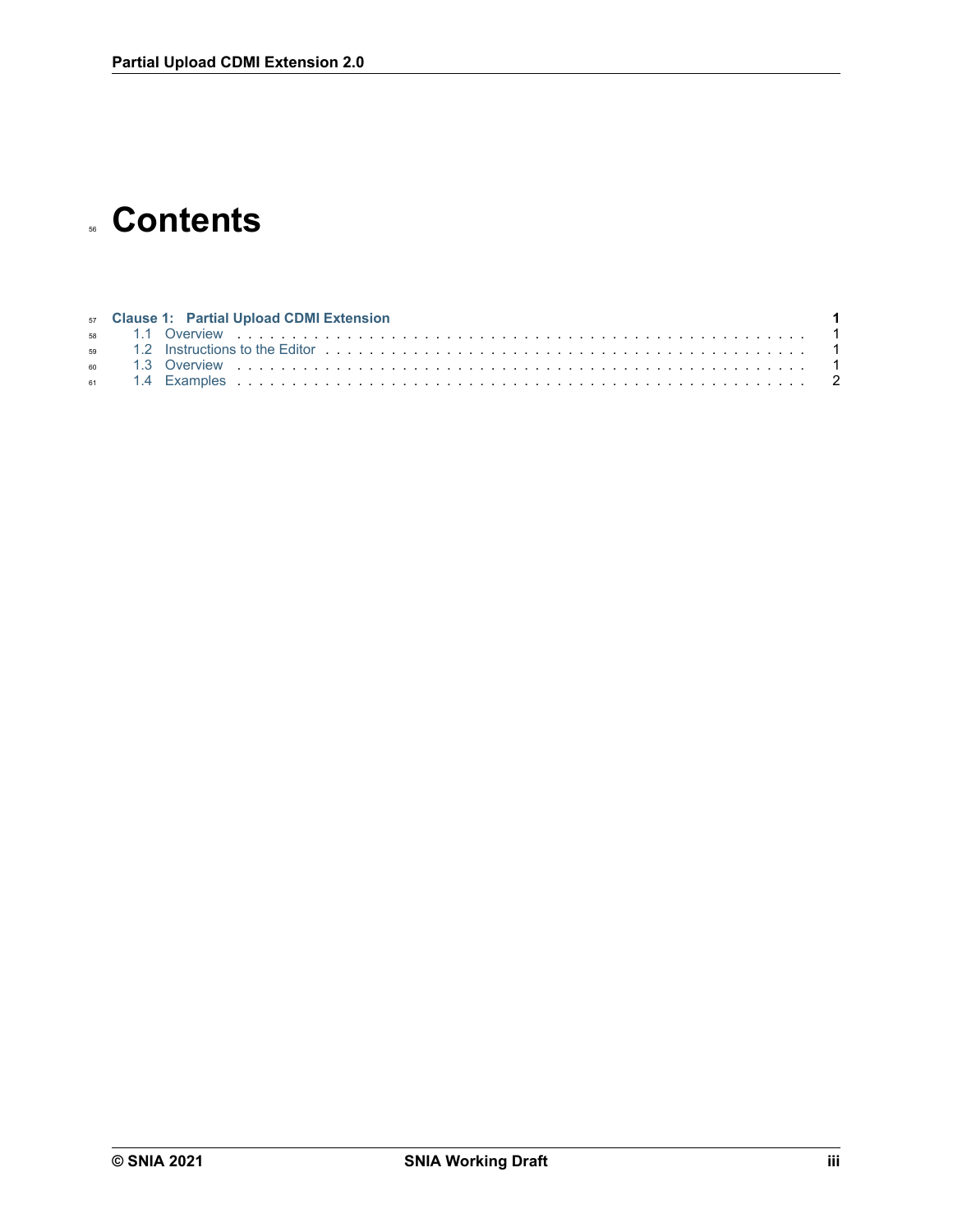### <span id="page-4-0"></span><sup>62</sup> **Clause 1**

### **Partial Upload CDMI Extension**

### <span id="page-4-1"></span><sup>64</sup> **1.1 Overview**

- CDMI 2.0.0 provides limited support for partial uploads. The following extension to the X-CDMI-Partial header is <sup>66</sup> proposed to support managing conflicting uploads and specifying completion conditions for parallel uploads.
- $67$  Partial uploads by multiple concurrent clients are accomodated by specifying a unique "upload-id" for each set of 68 partial uploads.
- A condition is associated with an upload id to indicate when the partial upload will be considered complete. The condition
- $\pi$  may be associated with an upload id at any time. Once a condition is associated with an upload id, specifying a different  $71$  condition is considered an error.
- $72$  A count condition handles the scenario when a partial upload is to be completed when a specific number of partial 73 uploads are received by the server.
- $74$  A range condition handles the scenario when a partial upload is to be completed when the server receives a specific <sup>75</sup> byte range.
- Replace indicates if the partial uploads replace the entire object or just the specified byte ranges.
- $\pi$  When partial uploads associated with an upload id have not completed within a given time, the upload id will time out,
- $78$  and the partial uploads associated with that upload id will be discarded by the server.

### <span id="page-4-2"></span><sup>79</sup> **1.2 Instructions to the Editor**

- <sup>80</sup> To merge this extension into the CDMI 2.0.0 specification, make the following changes:
- 1. Add a new section 5.9 titled "Partial Uploads"

### <span id="page-4-3"></span><sup>82</sup> **1.3 Overview**

- $83$  CDMI defines a custom "X-CDMI-Partial" header that indicates when a partial upload is being performed. The value
- 84 of this header is formatted according to the following BNF:

```
85 X-CDMI-Partial: false | true | upload-id=<upload-id> [ [ ;count=<integer> ] | [ ;
86 range=<byterange> ] ] [ ;replace=( true | false ) ]
```
- $\bullet$  " $\pm$ alse" (or header not present) Indicates that the set of uploads associated with a null upload ID shall be 88 considered complete, and the object shall be updated.
- "true" Indicates that the newly created object is part of a series of uploads and the value has not yet been fully <sup>90</sup> populated. These uploads are considered to have a null upload ID.
- $\bullet$  "upload-id" Indicates that requests with the same upload ID are part of the set of partial uploads. This allows <sup>92</sup> a CDMI server to distinguish between different concurrent partial uploads.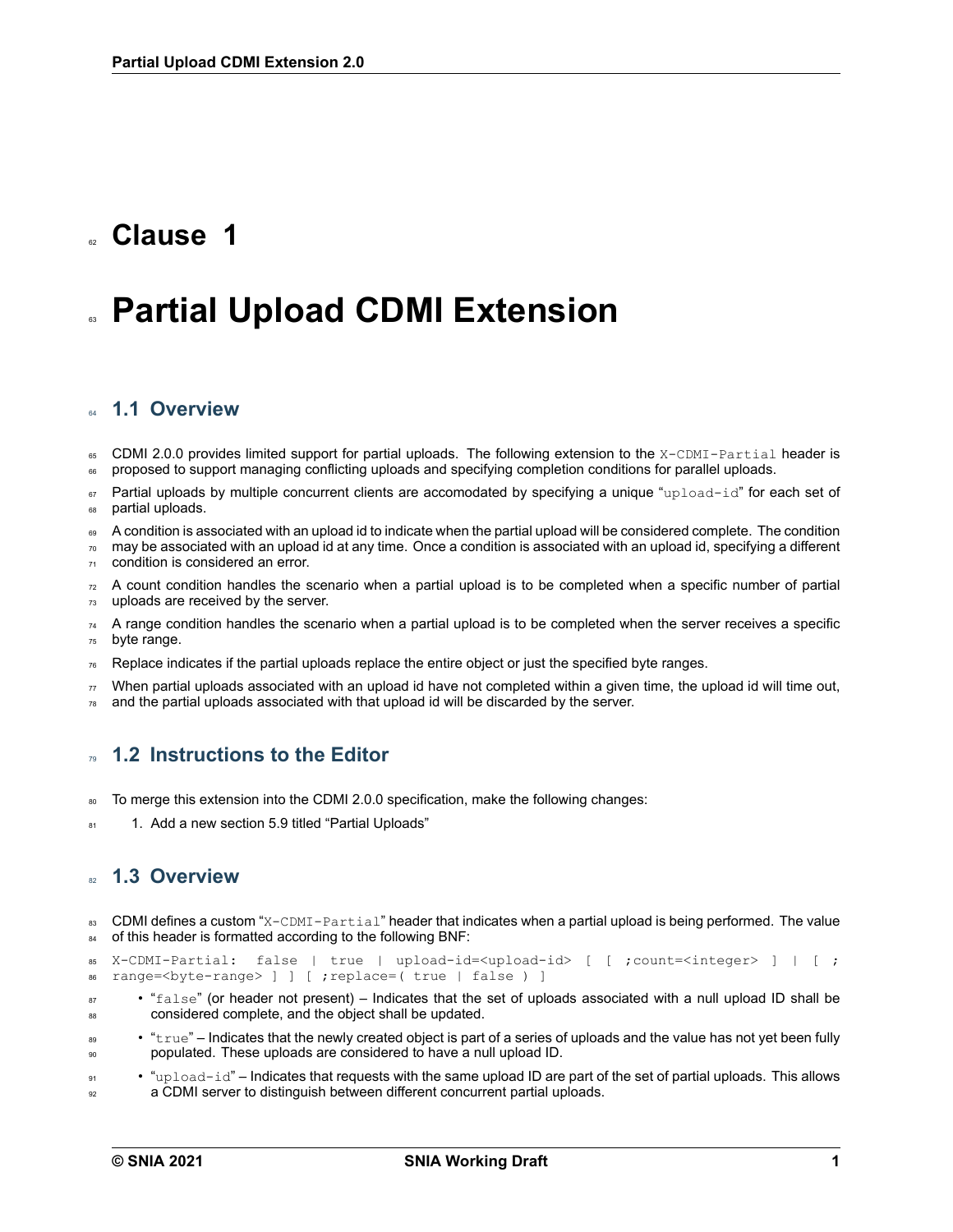<sup>93</sup> • "count" – An integer value greater than zero that indicates that when exactly this many partial uploads with the same upload ID are received, the set of uploads is considered complete, and the object shall be updated. If the <sup>95</sup> number of received uploads is larger than the specified count, an HTTP status code of 400 Bad Request shall be

- <sup>96</sup> returned.
- $\bullet$  "range" A byte range as specified in section 14.35.1 of [rfc2616] that indicates that when a given byte range of <sup>98</sup> partial uploads with the same upload ID are received, the set of uploads is considered complete, and the object 99 shall be updated.
- <sup>100</sup> "replace" When multiple ranges are sent as part of a partial upload, if this flag has the value "true", this 101 indicates that the entire object shall be replaced by the set of ranged uploads (with any range gaps zero-filled). If <sup>102</sup> it has the value "false", the set of uploads shall be used to update the object, not replace it.

<sup>103</sup> For a given upload ID, if a condition or replace flag is received that is different from a previously received condition or <sup>104</sup> replace flag, an HTTP status code of 400 Bad Request shall be returned.

 $105$  For a given upload ID, if a partial upload is received with an content-range exactly the same as a previously received 106 content-range, the value associated with that range shall be replaced with the newer value. This allows partial <sup>107</sup> uploads to be retried without error. In this case, the count shall not change.

108 For a given upload ID, if a partial upload is received with a content-range that overlaps a previously received 109 content-range and is not exactly the same as a previously received contentrange, an HTTP status code of 400 110 Bad Request shall be returned.

 $111$  If a set of uploads for a particular upload ID is not complete and no messages for that upload ID are received before the  $112$  timeout value specified in the cdmi partial timeout expires, then the server shall terminate the set and discard all  $113$  previously received partial ranges for that upload ID.

114 If a new object is being created using the X-CDMI-Partial header, the completionStatus field in the response

115 body shall be set to "Processing" and the value of the object shall not be returned to clients until the partial upload is 116 considered complete

117 If an existing object is being updated or replaced using the X-CDMI-Partial header, the object shall not be updated until the partial upload is considered complete.

### <span id="page-5-0"></span><sup>119</sup> **1.4 Examples**

 $120$  EXAMPLE 1: No-op Partial Upload (same as if  $X-CDMI-Partial$  not included):

```
--> PUT /cdmi/2.0.0/MyContainer/MyDataObject.txt HTTP/1.1
--> Host: cloud.example.com
--> Content-Type: text/plain; charset=utf-8
--> Content-Length: 37
\leftarrow X-CDMI-Partial: false
\rightarrow--> This is the Value of this Data Object
<- HTTP/1.1 201 Created
```
<sup>121</sup> EXAMPLE 2: Basic Partial Upload (Single client sending subsequent PUTs after receiving indication of prior successful  $122$  PUT to append data):

```
--> PUT /cdmi/2.0.0/MyContainer/MyDataObject.txt HTTP/1.1
--> Host: cloud.example.com
--> Content-Type: text/plain; charset=utf-8
--> Content-Length: 37
--> X-CDMI-Partial: true
--&--> This is the Value of this Data Object
<- HTTP/1.1 202 Accepted
```

```
--> PUT /cdmi/2.0.0/MyContainer/MyDataObject.txt HTTP/1.1
```

```
--> Host: cloud.example.com
```

```
--> Content-Type: text/plain; charset=utf-8
```

```
--> Content-Length: 13
--> X-CDMI-Partial: false
```
(continues on next page)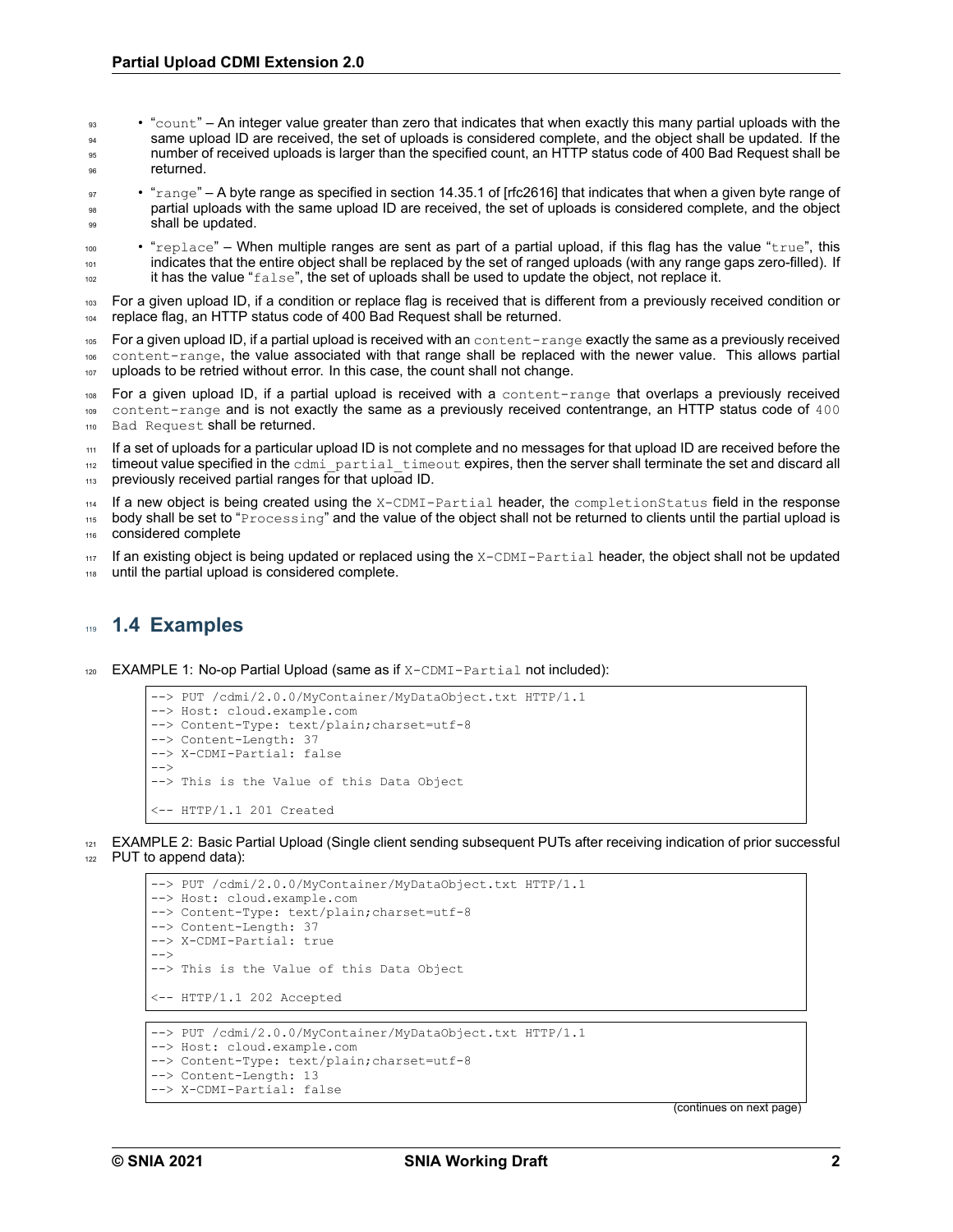(continued from previous page)

```
--&--> in two parts.
< HTTP/1.1 201 Created
```
123 EXAMPLE 3: Range-based Partial Upload (Single client sending concurrent / un-ordered PUTs, with final PUT when all <sup>124</sup> ranges succesfully stored):



 $<-$  HTTP/1.1 201 Created

 $125$  EXAMPLE 4: Range-based Partial Upload (Multiple clients sending concurrent / un-ordered PUTs, with final PUT when 126 all ranges succesfully stored):

<sup>127</sup> Client 1:

```
--> PUT /cdmi/2.0.0/MyContainer/MyDataObject.txt HTTP/1.1
--> Host: cloud.example.com
--> Content-Type: text/plain; charset=utf-8
--> Content-Length: 37
--> Content-Range: 0-36
--> X-CDMI-Partial: upload-id=8723648734
\rightarrow--> This is the Value of this Data Object
<-- HTTP/1.1 202 Accepted
```
<sup>128</sup> Client 2:

```
--> PUT / cdmi/2.0.0/MyContainer/MyDataObject.txt HTTP/1.1
--> Host: cloud.example.com
--> Content-Type: text/plain; charset=utf-8
--> Content-Length: 13
--> Content-Range: 37-49
--> X-CDMI-Partial: upload-id=8723648734
--&--> in two parts.
<-- HTTP/1.1 202 Accepted
```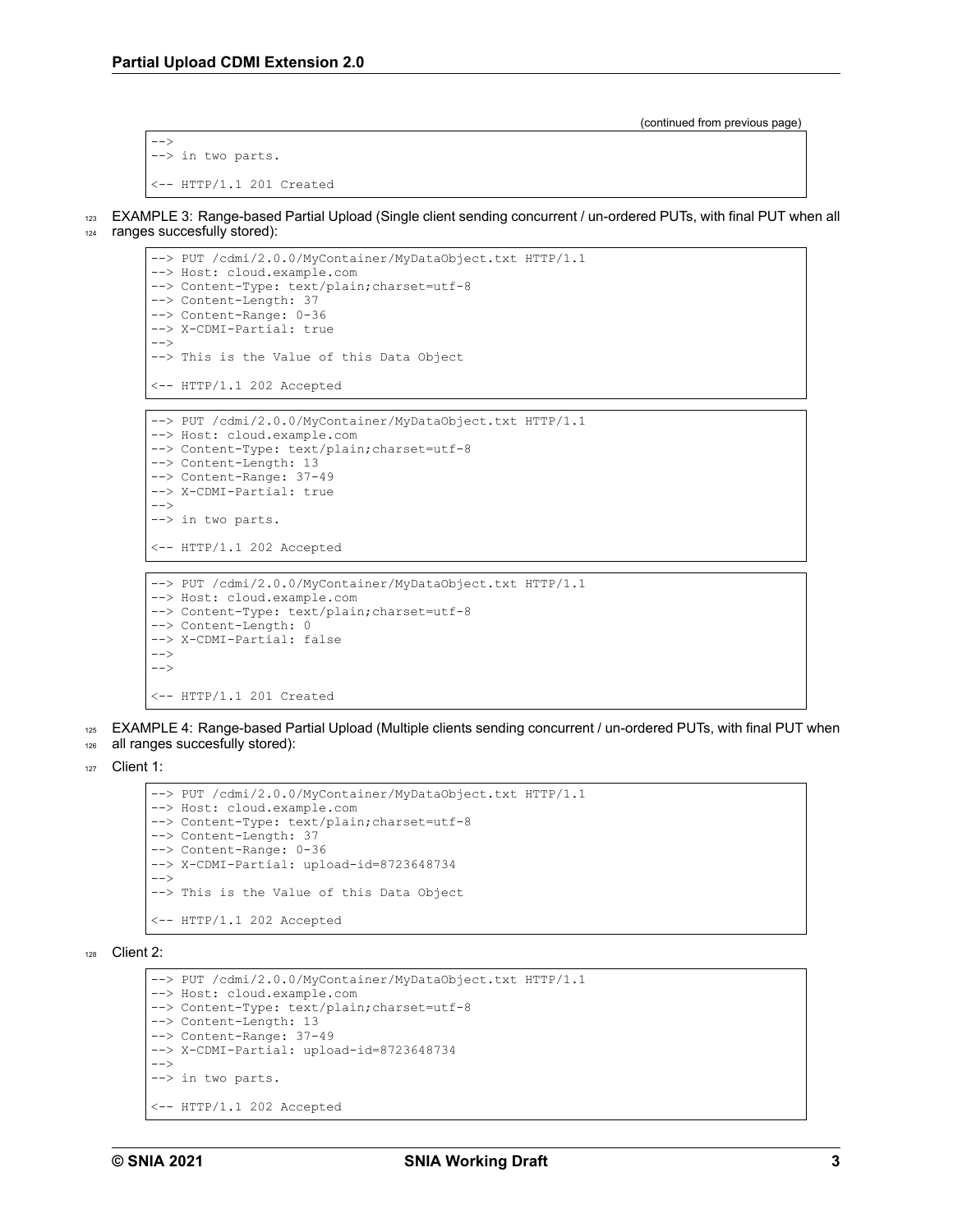<sup>129</sup> Client 3:

```
--> PUT / cdmi/2.0.0/MyContainer/MyDataObject.txt HTTP/1.1
--> Host: cloud.example.com
--> Content-Type: text/plain; charset=utf-8
--> Content-Length: 0
--> X-CDMI-Partial: upload-id=8723648734
\rightarrow\rightarrow<- HTTP/1.1 201 Created
```
EXAMPLE 5: Range-based Partial Upload (Multiple clients sending concurrent / un-ordered PUTs, with object finalized <sup>131</sup> when a count is reached):

```
132 Client 1:
```

```
--> PUT /cdmi/2.0.0/MyContainer/MyDataObject.txt HTTP/1.1
--> Host: cloud.example.com
--> Content-Type: text/plain; charset=utf-8
--> Content-Length: 37
--> Content-Range: 0-36
--> X-CDMI-Partial: upload-id=8723648734; count=2
\rightarrow--> This is the Value of this Data Object
<-- HTTP/1.1 202 Accepted
```
 $133$  Client 2:

```
--> PUT /cdmi/2.0.0/MyContainer/MyDataObject.txt HTTP/1.1
--> Host: cloud.example.com
--> Content-Type: text/plain; charset=utf-8
--> Content-Length: 13
--> Content-Range: 37-49
--> X-CDMI-Partial: upload-id=8723648734; count=2
\rightarrow--> in two parts.
<-- HTTP/1.1 201 Created
```
EXAMPLE 6: Range-based Partial Upload (Multiple clients sending concurrent / un-ordered PUTs, with object finalized  $135$  when a range is received):

<sup>136</sup> Client 2:

```
--> PUT /cdmi/2.0.0/MyContainer/MyDataObject.txt HTTP/1.1
--> Host: cloud.example.com
--> Content-Type: text/plain; charset=utf-8
--> Content-Length: 17
--> Content-Range: 22-36
--> X-CDMI-Partial: upload-id=8723648734; range=0-49
\Rightarrow--> this Data Object
<-- HTTP/1.1 202 Accepted
```
<sup>137</sup> Client 1:

```
--> PUT / cdmi/2.0.0/MyContainer/MyDataObject.txt HTTP/1.1
--> Host: cloud.example.com
--> Content-Type: text/plain; charset=utf-8
--> Content-Length: 20
--> Content-Range: 0-21
--> X-CDMI-Partial: upload-id=8723648734; range=0-49
\rightarrow--> This is the Value of
<-- HTTP/1.1 202 Accepted
```
<sup>138</sup> Client 2: